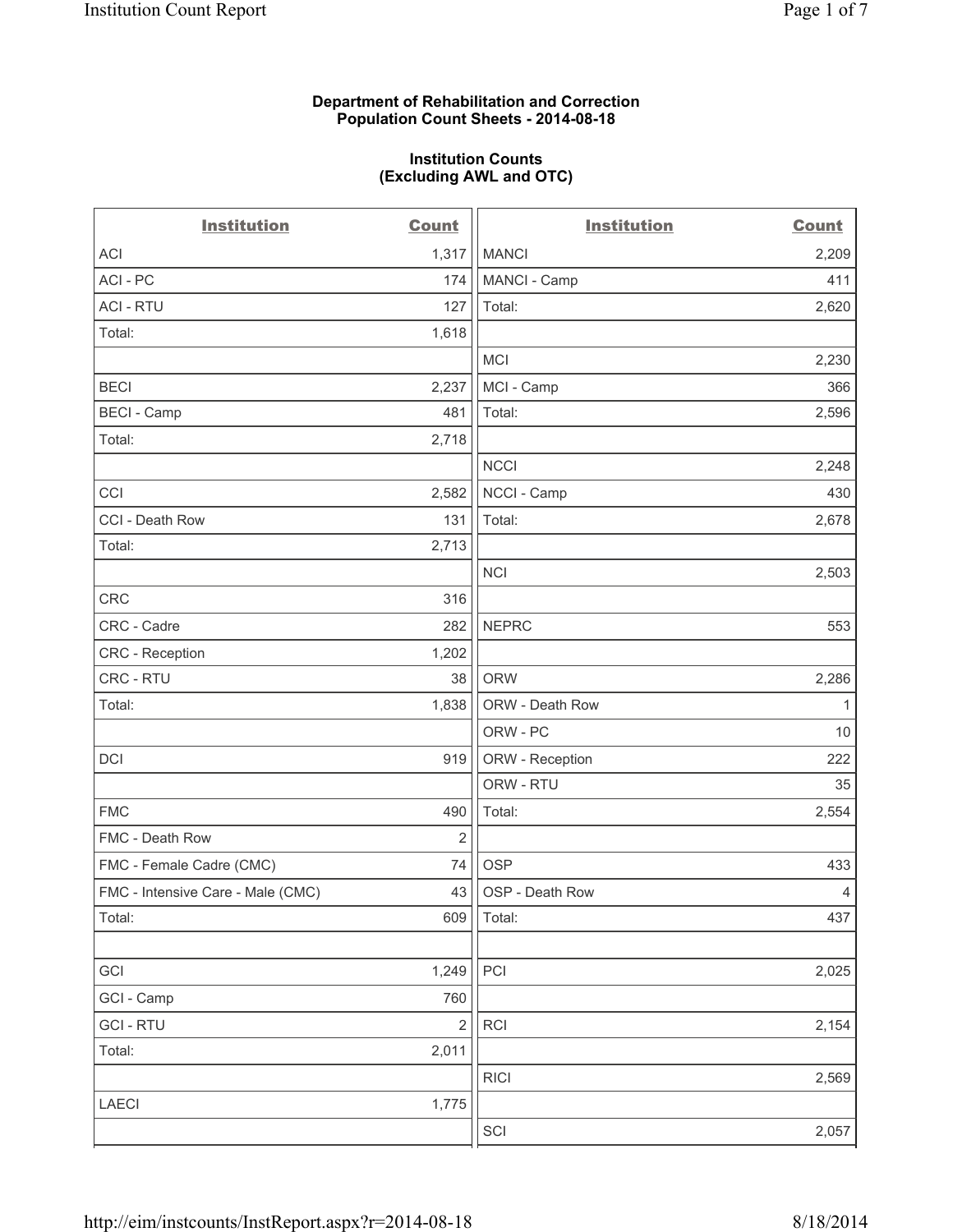| LECI                     | 2,010 |                |                          |        |
|--------------------------|-------|----------------|--------------------------|--------|
| LECI - Camp              | 179   | <b>SOCF</b>    |                          | 1,088  |
| Total:                   | 2,189 | SOCF - RTU     |                          | 58     |
|                          |       | Total:         |                          | 1,146  |
| LOCI                     | 2,282 |                |                          |        |
|                          |       | <b>TCI</b>     |                          | 1,090  |
| <b>LORCI</b>             | 254   | TCI - Camp     |                          | 444    |
| LORCI - Cadre            | 234   | Total:         |                          | 1,534  |
| <b>LORCI - Reception</b> | 1,000 |                |                          |        |
| Total:                   | 1,488 | <b>TOCI</b>    |                          | 1,029  |
|                          |       |                |                          |        |
| <b>MACI</b>              | 1,021 | <b>WCI</b>     |                          | 1,360  |
| MACI - Minimum           | 1,413 | <b>WCI-RTU</b> |                          | 39     |
| MACI - Youth             | 23    | Total:         |                          | 1,399  |
| Total:                   | 2,457 |                |                          |        |
|                          |       |                | <b>Total Population:</b> | 50,471 |

\* The Total Population includes 37 Offenders with Reason Codes 30 & 31. \*\* The Total Population includes 29 Offenders with Reason Code 0A.

# **Male Population by Security Level (Include AWL and Exclude OTC)**

| (iliciuus AvvL aliu Laciuus OTO) |             |            |          |              |  |  |
|----------------------------------|-------------|------------|----------|--------------|--|--|
| <b>Security Level</b>            | <b>Body</b> | <b>AWL</b> | $(-OTC)$ | <b>Total</b> |  |  |
| Total Level 5                    | 108         | 0          | 0        | 108          |  |  |
| Total Level 4                    | 1,709       | 19         | 17       | 1,711        |  |  |
| Total Level 3                    | 11,019      | 118        | 86       | 11,051       |  |  |
| Total Level 2                    | 17,524      | 279        | 182      | 17,621       |  |  |
| <b>Total Level 1</b>             | 15,778      | 252        | 115      | 15,915       |  |  |
| <b>Total Death Row</b>           | 137         |            | 0        | 138          |  |  |
| <b>Total Male</b>                | 46,275      | 669        | 400      | 46,544       |  |  |

# **Female Population by Institution (Include AWL and Exclude OTC)**

| <b>Institution</b>       | <b>Body</b> | <b>AWL</b> | $(-OTC)$ | <b>Total</b> |
|--------------------------|-------------|------------|----------|--------------|
| <b>DCI</b>               | 919         |            | 4        | 922          |
| <b>FMC</b>               | 25          | 2          |          | 26           |
| FMC - Female Cadre (CMC) | 74          | 3          | 0        | 77           |
| <b>NEPRC</b>             | 553         | 13         | 9        | 557          |
| <b>ORW</b>               | 2,286       | 45         | 28       | 2,303        |
| ORW - Death Row          |             | 0          | 0        |              |
| ORW - PC                 | 10          | $\Omega$   | 0        | 10           |
| ORW - Reception          | 222         | 0          | 0        | 222          |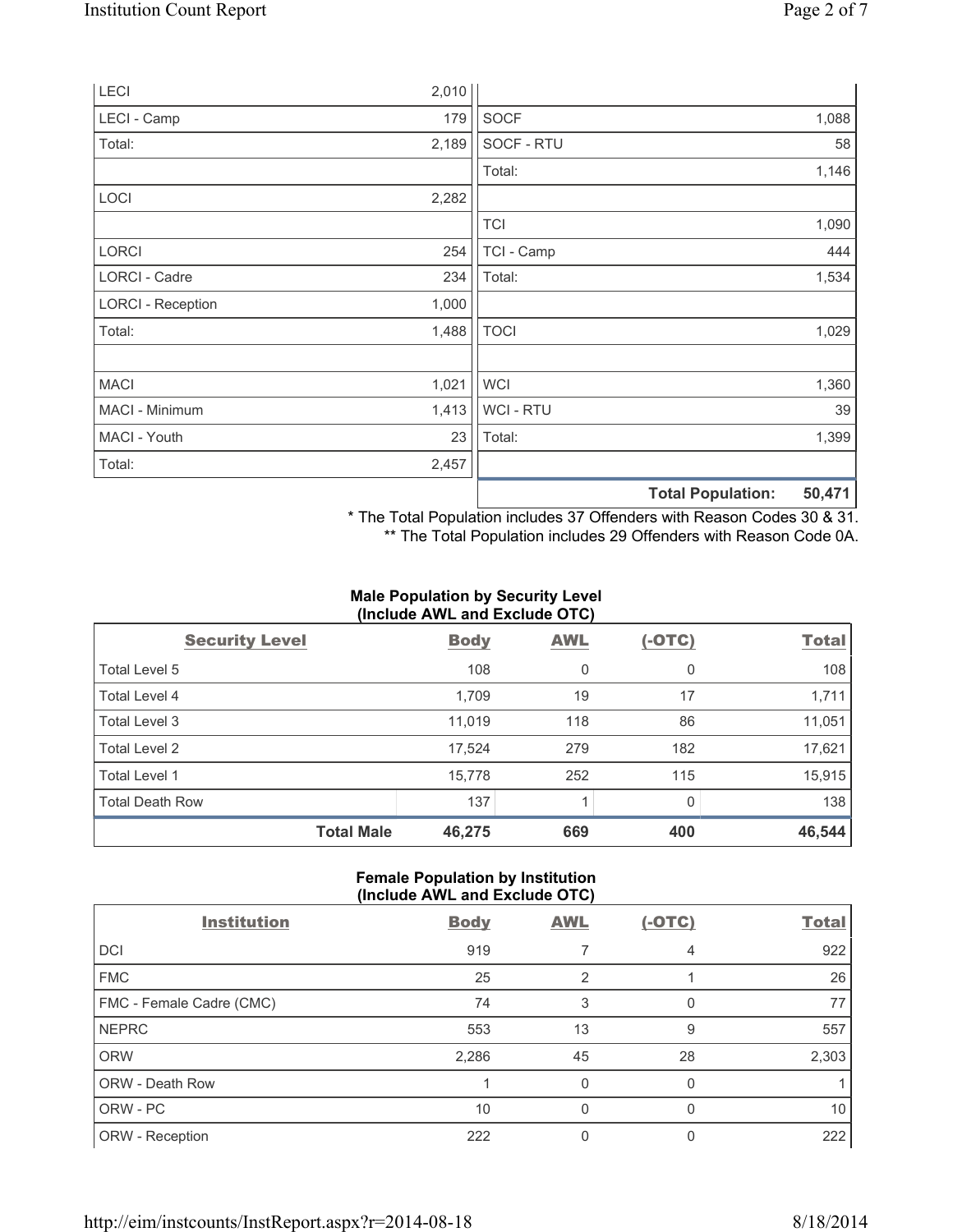| ORW - RTU |                          | 35     |     |     | 35     |
|-----------|--------------------------|--------|-----|-----|--------|
|           | <b>Total Female</b>      | 4.125  |     | 43  | 4,153  |
|           |                          |        |     |     |        |
|           | <b>Total Population:</b> | 50,400 | 740 | 443 | 50,697 |

#### **Male Population by Institution: Security Level 5 (Include AWL and Exclude OTC)**

| <b>Institution</b>   | <b>Body</b> | <b>AWL</b> | $(-OTC)$ | Total |
|----------------------|-------------|------------|----------|-------|
| <b>OSP</b>           | 108         |            |          | 108   |
| <b>Total Level 5</b> | 108         |            |          | 108   |

# **Male Population by Institution: Security Level 4 (Include AWL and Exclude OTC)**

| <b>Institution</b>                | <b>Body</b>    | <b>AWL</b>          | $(-OTC)$            | <b>Total</b>        |
|-----------------------------------|----------------|---------------------|---------------------|---------------------|
| <b>ACI</b>                        | $\overline{2}$ | $\mathsf{O}\xspace$ | $\mathbf 0$         | $\overline{2}$      |
| ACI - PC                          | 3              | $\mathsf{O}\xspace$ | $\mathsf 0$         | $\sqrt{3}$          |
| CRC                               | $\overline{4}$ | $\mathbf 0$         | $\mathsf{O}\xspace$ | $\overline{4}$      |
| CRC - Reception                   | 1              | $\mathsf{O}\xspace$ | 0                   | 1                   |
| CRC - RTU                         | $\mathsf 3$    | $\mathsf{O}\xspace$ | $\mathsf{O}\xspace$ | $\,$ 3 $\,$         |
| FMC - Intensive Care - Male (CMC) | 1              | $\mathsf{O}\xspace$ | $\mathsf 0$         | 1                   |
| LECI                              | $\overline{2}$ | $\mathbf 0$         | $\mathsf{O}\xspace$ | $\sqrt{2}$          |
| <b>LORCI</b>                      | $\overline{4}$ | $\mathsf{O}\xspace$ | $\mathsf 0$         | $\overline{4}$      |
| <b>LORCI - Reception</b>          | 1              | $\mathbf 0$         | $\mathsf{O}\xspace$ | $\mathbf{1}$        |
| <b>MANCI</b>                      | $\mathsf 0$    | 1                   | 1                   | $\mathsf{O}\xspace$ |
| MCI                               | 1              | $\mathbf 0$         | $\mathsf{O}\xspace$ | $\mathbf{1}$        |
| <b>NCCI</b>                       | 1              | $\mathbf 0$         | $\mathsf 0$         | 1                   |
| <b>OSP</b>                        | 318            | $\sqrt{3}$          | 3                   | 318                 |
| RCI                               | 12             | 1                   | 0                   | 13                  |
| <b>SOCF</b>                       | 1,072          | 11                  | 10                  | 1,073               |
| SOCF - RTU                        | 57             | $\mathbf 0$         | $\mathsf 0$         | 57                  |
| <b>TCI</b>                        | $\sqrt{5}$     | $\mathbf 0$         | $\mathsf{O}\xspace$ | $\sqrt{5}$          |
| <b>TOCI</b>                       | 213            | $\overline{2}$      | $\overline{2}$      | 213                 |
| WCI                               | 9              | 1                   | 1                   | 9                   |
| <b>Total Level 4</b>              | 1,709          | 19                  | 17                  | 1,711               |

# **Male Population by Institution: Security Level 3 (Include AWL and Exclude OTC)**

|            | <b>Institution</b> | <b>Body</b> | <b>AWL</b> | OTC) | <u>Total</u> |
|------------|--------------------|-------------|------------|------|--------------|
| <b>ACI</b> |                    | 20          |            |      | า∩<br>∠∪     |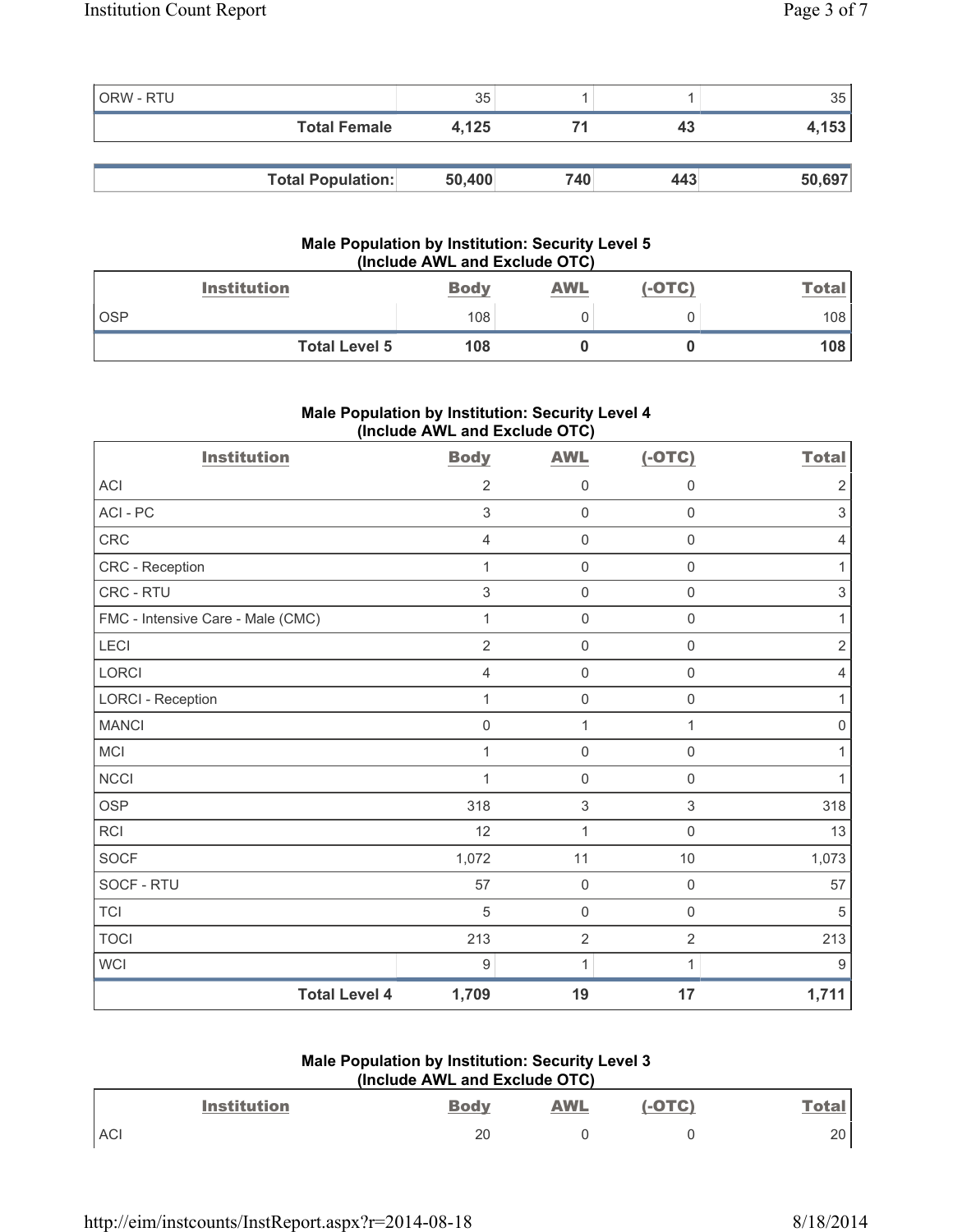| ACI - PC                          | 75             | $\mathsf 0$             | $\mathsf 0$         | $75\,$         |
|-----------------------------------|----------------|-------------------------|---------------------|----------------|
| <b>ACI - RTU</b>                  | $\mathbf{1}$   | $\mathsf 0$             | $\mathsf 0$         | 1              |
| <b>BECI</b>                       | 8              | $\mathbf{1}$            | $\mathbf{1}$        | 8              |
| CCI                               | $\overline{4}$ | $\mathsf{O}\xspace$     | $\mathsf{O}\xspace$ | $\overline{4}$ |
| CRC                               | 93             | $\mathbf{1}$            | $\mathbf{1}$        | 93             |
| CRC - Cadre                       | 221            | 0                       | $\mathsf 0$         | 221            |
| CRC - Reception                   | 653            | 11                      | $\,8\,$             | 656            |
| CRC - RTU                         | 11             | $\mathsf 0$             | $\mathsf 0$         | 11             |
| <b>FMC</b>                        | $\overline{2}$ | $\mathsf 0$             | $\mathsf 0$         | $\overline{2}$ |
| FMC - Intensive Care - Male (CMC) | 10             | $\mathsf{O}\xspace$     | $\mathsf{O}\xspace$ | $10$           |
| <b>LAECI</b>                      | $\mathbf{1}$   | $\mathsf{O}\xspace$     | $\mathsf 0$         | $\mathbf{1}$   |
| LECI                              | 1,834          | 20                      | 14                  | 1,840          |
| LOCI                              | 8              | 0                       | $\mathsf{O}\xspace$ | 8              |
| LORCI                             | 58             | 17                      | 12                  | 63             |
| LORCI - Cadre                     | 221            | $\mathsf{O}\xspace$     | $\mathsf 0$         | 221            |
| <b>LORCI - Reception</b>          | 494            | $\mathbf 2$             | $\sqrt{2}$          | 494            |
| <b>MACI</b>                       | $\mathbf{1}$   | $\mathsf 0$             | $\mathsf{O}\xspace$ | 1              |
| MACI - Youth                      | $\overline{4}$ | $\mathsf{O}\xspace$     | $\mathsf 0$         | $\overline{4}$ |
| <b>MANCI</b>                      | 2,137          | 21                      | 16                  | 2,142          |
| <b>MCI</b>                        | $\sqrt{2}$     | $\mathbf{1}$            | $\mathsf 0$         | 3              |
| <b>NCCI</b>                       | 1              | $\mathsf 0$             | $\mathsf 0$         | 1              |
| NCI                               | 18             | 0                       | $\mathsf 0$         | 18             |
| PCI                               | 47             | $\overline{\mathbf{4}}$ | $\mathsf 0$         | 51             |
| <b>RCI</b>                        | 1,960          | 21                      | 19                  | 1,962          |
| <b>RICI</b>                       | $\,6$          | $\mathsf 0$             | $\mathsf 0$         | $\,6\,$        |
| SCI                               | $\overline{4}$ | 0                       | $\mathsf 0$         | 4              |
| <b>SOCF</b>                       | 15             | 0                       | $\mathsf 0$         | 15             |
| SOCF - RTU                        | $\mathbf{1}$   | $\mathsf{O}\xspace$     | $\mathsf{O}\xspace$ | 1              |
| <b>TCI</b>                        | 993            | 8                       | $\overline{4}$      | 997            |
| TCI - Camp                        | $\mathbf{1}$   | $\mathsf{O}\xspace$     | $\mathsf 0$         | $\mathbf{1}$   |
| <b>TOCI</b>                       | 787            | $\mathsf 0$             | $\mathsf 0$         | 787            |
| <b>WCI</b>                        | 1,289          | $10$                    | $\,8\,$             | 1,291          |
| WCI - RTU                         | 39             | $\mathbf 1$             | $\mathbf{1}$        | 39             |
| <b>Total Level 3</b>              | 11,019         | 118                     | 86                  | 11,051         |

#### **Male Population by Institution: Security Level 2 (Include AWL and Exclude OTC)**

|            | <b>Institution</b> | <b>Body</b> | <b>AWL</b> | $(-OTC)$ | <b>Total</b> |
|------------|--------------------|-------------|------------|----------|--------------|
| <b>ACI</b> |                    | 570         | h<br>ں     |          | 57'          |
|            |                    |             |            |          |              |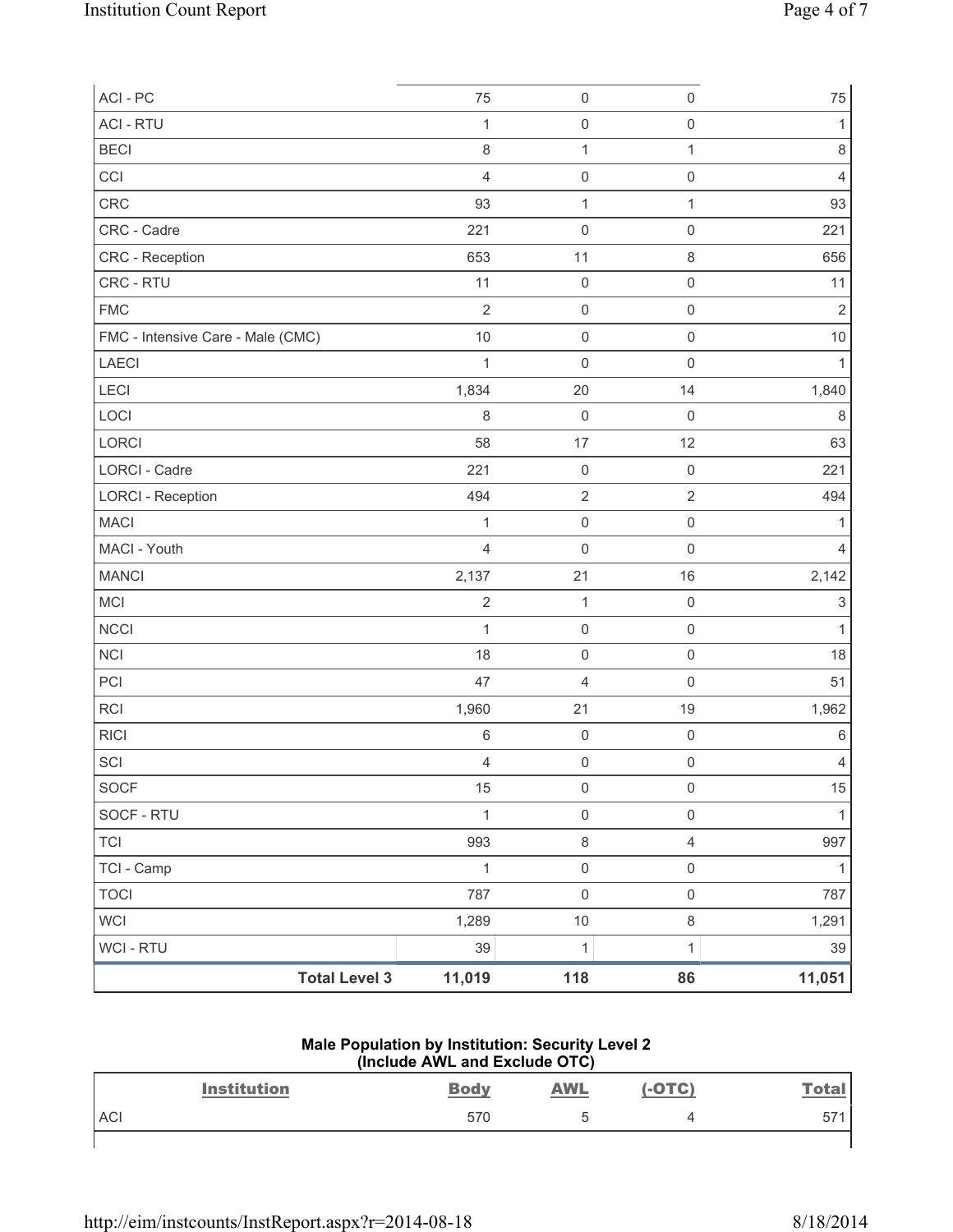| ACI - PC                          | 70             | $\mathsf 0$               | $\mathsf{O}\xspace$       | $70\,$         |
|-----------------------------------|----------------|---------------------------|---------------------------|----------------|
| <b>ACI - RTU</b>                  | 85             | $\mathbf 0$               | $\mathsf{O}\xspace$       | 85             |
| <b>BECI</b>                       | 1,537          | 31                        | 18                        | 1,550          |
| CCI                               | 1,712          | 20                        | 10                        | 1,722          |
| CRC                               | 101            | $\,$ 3 $\,$               | $\sqrt{2}$                | 102            |
| CRC - Cadre                       | 56             | $\mathbf 0$               | $\mathsf 0$               | 56             |
| CRC - Reception                   | 288            | $\,6\,$                   | $\sqrt{5}$                | 289            |
| CRC - RTU                         | 17             | $\pmb{0}$                 | $\mathsf{O}\xspace$       | 17             |
| <b>FMC</b>                        | 10             | $\mathbf{1}$              | $\mathsf{O}\xspace$       | 11             |
| FMC - Intensive Care - Male (CMC) | 18             | $\mathsf{O}\xspace$       | $\mathsf{O}\xspace$       | 18             |
| GCI                               | 765            | 4                         | $\overline{4}$            | 765            |
| LAECI                             | 1,183          | 28                        | 17                        | 1,194          |
| LECI                              | 155            | $\mathsf{O}\xspace$       | $\mathsf 0$               | 155            |
| LOCI                              | 1,068          | $\overline{7}$            | $\,6\,$                   | 1,069          |
| <b>LORCI</b>                      | 119            | 20                        | 18                        | 121            |
| <b>LORCI - Cadre</b>              | $\overline{7}$ | $\mathbf 0$               | $\mathsf 0$               | $\overline{7}$ |
| <b>LORCI - Reception</b>          | 341            | 9                         | $\,8\,$                   | 342            |
| <b>MACI</b>                       | 1,020          | $\overline{\mathbf{4}}$   | $\mathbf{1}$              | 1,023          |
| MACI - Youth                      | 19             | $\ensuremath{\mathsf{3}}$ | $\ensuremath{\mathsf{3}}$ | 19             |
| <b>MANCI</b>                      | 67             | $\mathsf{O}\xspace$       | $\mathsf{O}\xspace$       | 67             |
| MCI                               | 1,724          | 29                        | 17                        | 1,736          |
| MCI - Camp                        | $\mathbf{1}$   | $\mathbf 0$               | $\mathbf 0$               | 1              |
| NCCI                              | 1,661          | 27                        | 20                        | 1,668          |
| NCCI - Camp                       | $\mathbf 1$    | $\mathbf 0$               | $\mathsf{O}\xspace$       | $\mathbf{1}$   |
| <b>NCI</b>                        | 1,728          | 35                        | 25                        | 1,738          |
| PCI                               | 802            | 14                        | $\overline{4}$            | 812            |
| <b>RCI</b>                        | 182            | $\mathsf{O}\xspace$       | $\mathsf{O}\xspace$       | 182            |
| <b>RICI</b>                       | 1,052          | 21                        | 12                        | 1,061          |
| SCI                               | 1,033          | 12                        | $\,8\,$                   | 1,037          |
| <b>TCI</b>                        | 41             | $\mathbf 0$               | $\mathsf{O}\xspace$       | 41             |
| <b>TOCI</b>                       | 29             | $\mathsf{O}\xspace$       | $\mathsf{O}\xspace$       | 29             |
| <b>WCI</b>                        | 62             | 0                         | $\mathsf{O}\xspace$       | 62             |
| <b>Total Level 2</b>              | 17,524         | 279                       | 182                       | 17,621         |

# **Male Population by Institution: Security Level 1 (Include AWL and Exclude OTC)**

| <b>Institution</b> | <b>Body</b> | <b>AWL</b> | $(-OTC)$ | <b>Total</b> |
|--------------------|-------------|------------|----------|--------------|
| <b>ACI</b>         | 725         |            |          | 729          |
| $ACI - PC$         | 26          |            |          | 26           |
| ACI - RTU          | 41          |            |          | 4            |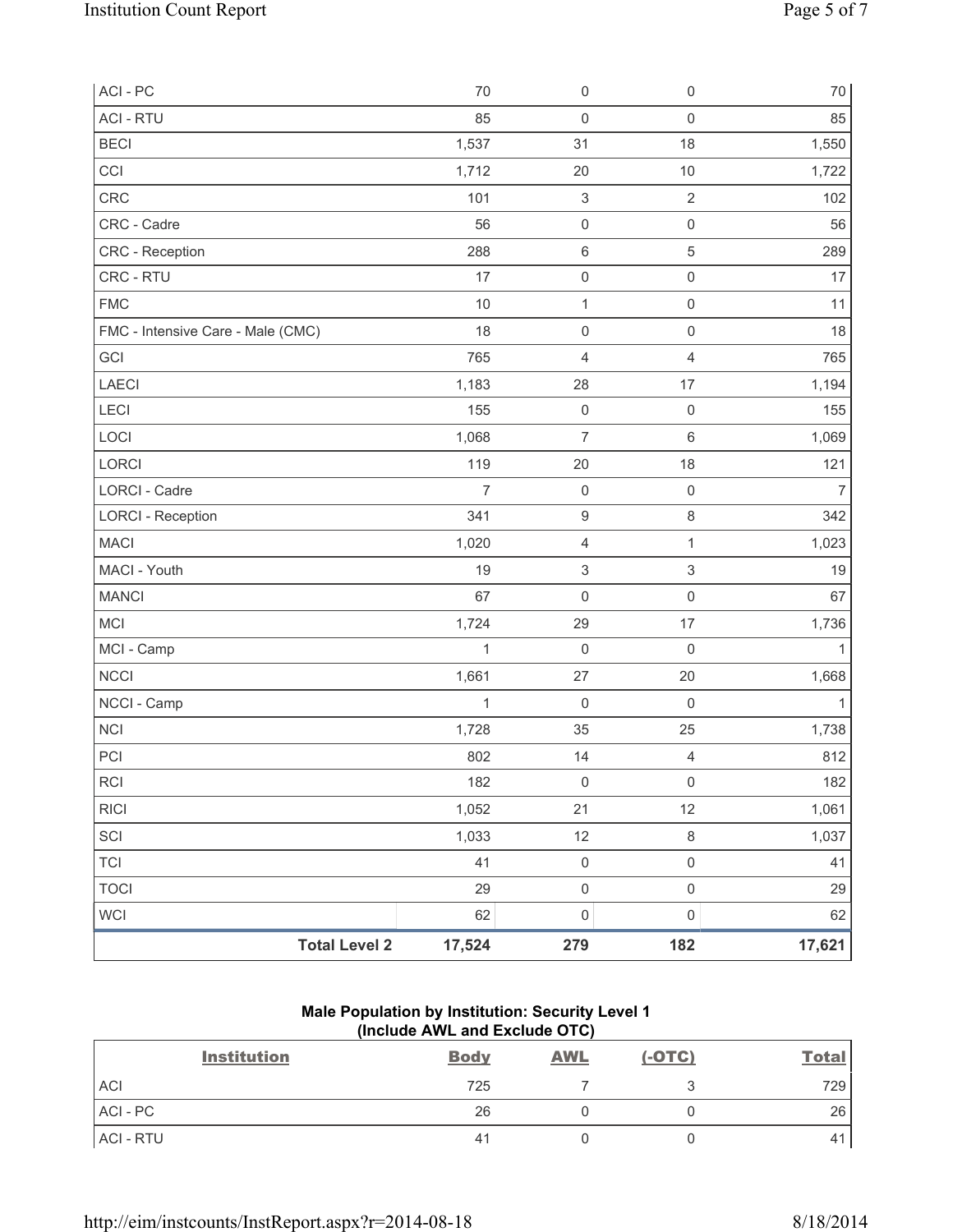| <b>BECI</b>                       | 692            | 20                        | 12                        | 700              |
|-----------------------------------|----------------|---------------------------|---------------------------|------------------|
| <b>BECI</b> - Camp                | 480            | $\mathsf{O}\xspace$       | $\mathsf{O}\xspace$       | 480              |
| CCI                               | 866            | $\overline{7}$            | $\ensuremath{\mathsf{3}}$ | 870              |
| CRC                               | 56             | $\ensuremath{\mathsf{3}}$ | $\mathsf 3$               | 56               |
| CRC - Cadre                       | $\sqrt{5}$     | $\mathsf 0$               | $\mathsf{O}\xspace$       | $\sqrt{5}$       |
| <b>CRC</b> - Reception            | 257            | $\boldsymbol{7}$          | 5                         | 259              |
| <b>CRC - RTU</b>                  | $\overline{7}$ | $\mathsf{O}\xspace$       | $\mathsf 0$               | $\overline{7}$   |
| <b>FMC</b>                        | 453            | $\overline{\mathbf{4}}$   | $\mathsf{O}\xspace$       | 457              |
| FMC - Intensive Care - Male (CMC) | 14             | $\mathsf 0$               | $\mathsf{O}\xspace$       | 14               |
| GCI                               | 484            | 16                        | 4                         | 496              |
| GCI - Camp                        | 760            | $\mathbf 2$               | $\mathsf{O}\xspace$       | 762              |
| <b>GCI-RTU</b>                    | $\overline{2}$ | $\mathsf 0$               | $\mathsf{O}\xspace$       | $\overline{2}$   |
| <b>LAECI</b>                      | 591            | 12                        | 5                         | 598              |
| LECI                              | 19             | $\mathbf{1}$              | $\mathsf 0$               | 20               |
| LECI - Camp                       | 179            | $\mathsf 0$               | $\mathsf{O}\xspace$       | 179              |
| LOCI                              | 1,206          | $\,8\,$                   | 5                         | 1,209            |
| LORCI                             | 73             | 15                        | 14                        | 74               |
| <b>LORCI - Cadre</b>              | $6\phantom{1}$ | $\mathsf 0$               | $\mathsf 0$               | $\,6\,$          |
| <b>LORCI - Reception</b>          | 164            | $\mathbf{1}$              | $\mathbf{1}$              | 164              |
| MACI - Minimum                    | 1,413          | 21                        | 14                        | 1,420            |
| <b>MANCI</b>                      | $\sqrt{5}$     | $\,6\,$                   | $\overline{2}$            | $\boldsymbol{9}$ |
| MANCI - Camp                      | 411            | $\mathsf{O}\xspace$       | $\mathsf{O}\xspace$       | 411              |
| <b>MCI</b>                        | 502            | $\,6\,$                   | $\ensuremath{\mathsf{3}}$ | 505              |
| MCI - Camp                        | 365            | $\mathbf{1}$              | $\mathsf{O}\xspace$       | 366              |
| <b>NCCI</b>                       | 585            | $\boldsymbol{7}$          | 5                         | 587              |
| NCCI - Camp                       | 429            | $\mathbf{1}$              | $\mathbf{1}$              | 429              |
| <b>NCI</b>                        | 757            | 19                        | $\mathsf g$               | 767              |
| <b>OSP</b>                        | $\,6\,$        | $\mathsf{O}\xspace$       | $\mathsf{O}\xspace$       | $\,6\,$          |
| PCI                               | 1,176          | $30\,$                    | 12                        | 1,194            |
| <b>RICI</b>                       | 1,511          | 30                        | $\overline{7}$            | 1,534            |
| SCI                               | 1,019          | 12                        | $\mathfrak{S}$            | 1,028            |
| <b>TCI</b>                        | 50             | 15                        | $\overline{4}$            | 61               |
| TCI - Camp                        | 443            | $\mathbf 1$               | $\mathsf{O}\xspace$       | 444              |
| <b>Total Level 1</b>              | 15,778         | 252                       | 115                       | 15,915           |

# **High Offender ID's**

| <b>Correctional Reception Center:</b> | A708327 |
|---------------------------------------|---------|
| Lorain Correctional Institution:      | A697262 |